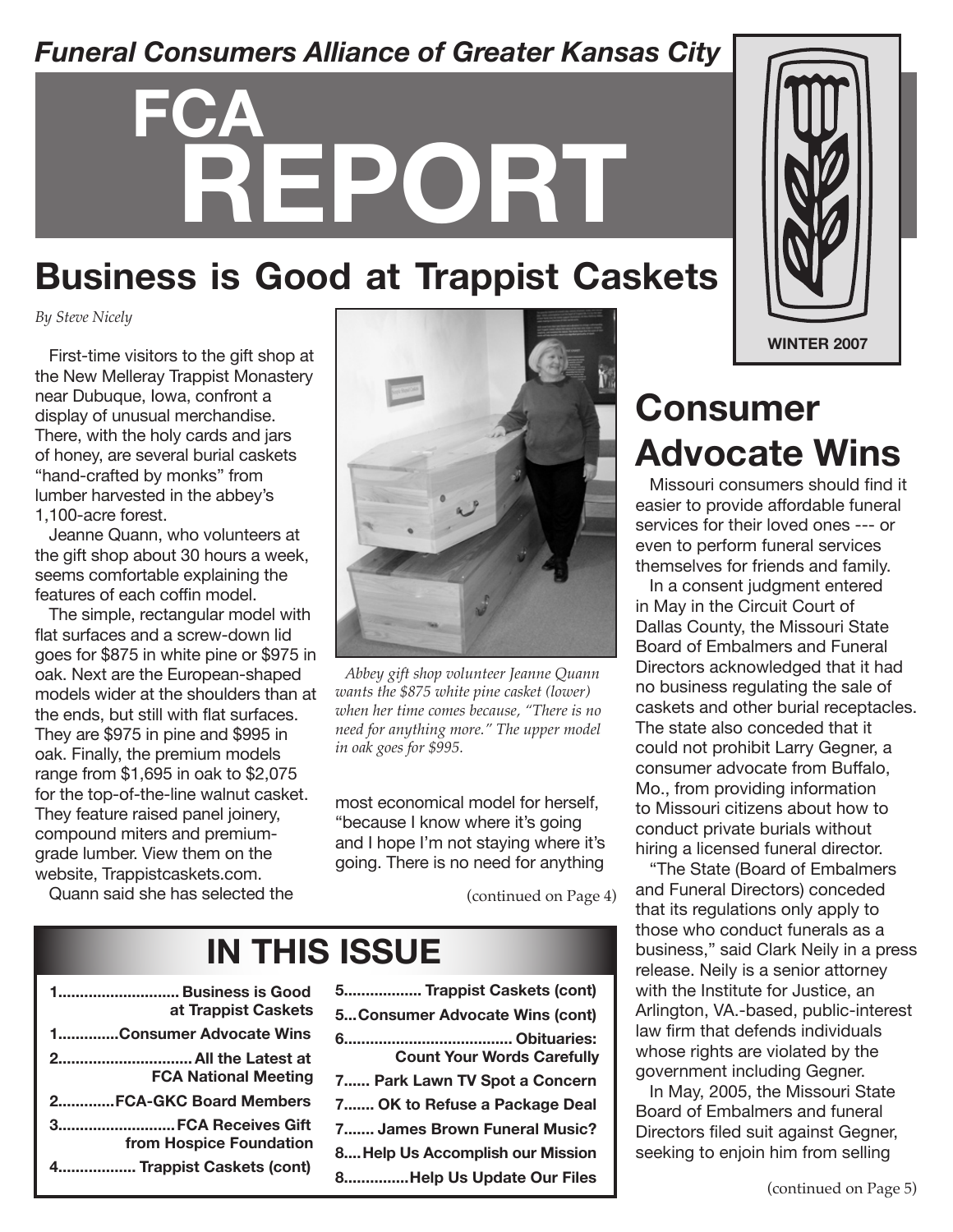## **All the Latest at FCA National Meeting**

#### *Conference Topics: Casket Prices; Green Cemeteries; Home Funerals; Profit Margins*

Every two years, the Funeral Consumers Alliance has a Biennial Meeting held in different cities around the country. Last year it was in Austin, Texas. The Biennial is a unique and wonderful way to meet others dedicated to the message the organization expounds. Actually, I describe the participants as a wonderfully diverse group of advocates united in a common cause. I often see the same people time after time at the Biennials, and it truly is like meeting dear old friends. There is a generous supply of hugs exchanged. The only sad time is when we once again say good-bye at the end of the meetings, knowing we will not see each other for another two years.

The Biennial affords an opportunity to meet and visit with our very dedicated Executive Director, Josh Slocum. His enthusiasm and knowledge regarding all aspects of funerals and subjects related to funerals is amazing. Along with meeting Josh, participants are able to visit with the National Board members and sit in on board meetings, enabling them to get a bird's eye view into the workings behind the organization. I guarantee you come away with a deeper understanding and admiration for these decision makers.

But the presenters and outbreak session facilitators are probably the highlight of the gathering. Our outgoing national board president, Gere Fulton, discussed the ups and downs of the organization's budget. Just as our Affiliates struggle financially, so does the National Organization.

Kerin Coughlin, an attorney representing FCA in the antitrust lawsuit filed against the three largest Wall Street funeral companies and the largest casket maker in the U.S., gave an insight into how the suit will hopefully stop corporate

"deathcare" from keeping casket prices astronomically high.

**Steve** Wolens, another attorney, presented details of his lawsuit against what he describes as the largest funeral home in the galaxy, **Service Corporation** International, (SCI). Wolens accuses the



*Bev McGill FCA-GKC President*

company of defrauding consumers for failing to disclose the giant markups they take.

For me, I found the presentation by Billy Campbell very interesting. Billy is a physician who founded the first Green Cemetery in South Carolina. Now there are some Green Cemeteries on both coasts and in TX, but none in the Midwest. However, there may be one or two Green Cemeteries in the future in

Iowa. We've had some inquiries from Iowa.

There were some excellent breakout sessions. Jerri Lyons, the nationally recognized expert on home funerals, facilitated one of these sessions. Having a funeral at home can be therapeutic, some families discover.

This is just a general condensation of the presentations. Several presenters have made their presentations available on line. Check them out at the FCA web site, www.funerals.org/biennial06/report. htm. Added to all the knowledge gained, the meals provided at the Biennials are a great socializing opportunity. The first night was a Bluegrass and Bar-B-Q gathering. The last night was the banquet, which is quite elegant.

Expenses for the Biennial were kept to a minimum by housing the participants in college dorms. They really were quite comfortable.

Our hope is to have a good sized representation from Missouri and Kansas at the next Biennial.

⌘ ⌘ ⌘

### **FCA-GKC Board Members**

| Rev. Jennie Malewski, MDiv, BCC, CT |                        |
|-------------------------------------|------------------------|
| Mary Bradley, MSW                   | R. Diane Hall          |
| Marj Swomley                        | <b>Maxine Williams</b> |
| Carole Allen, RN                    |                        |
|                                     |                        |

*To request a presentation for your group, call us at 816-561-6322.*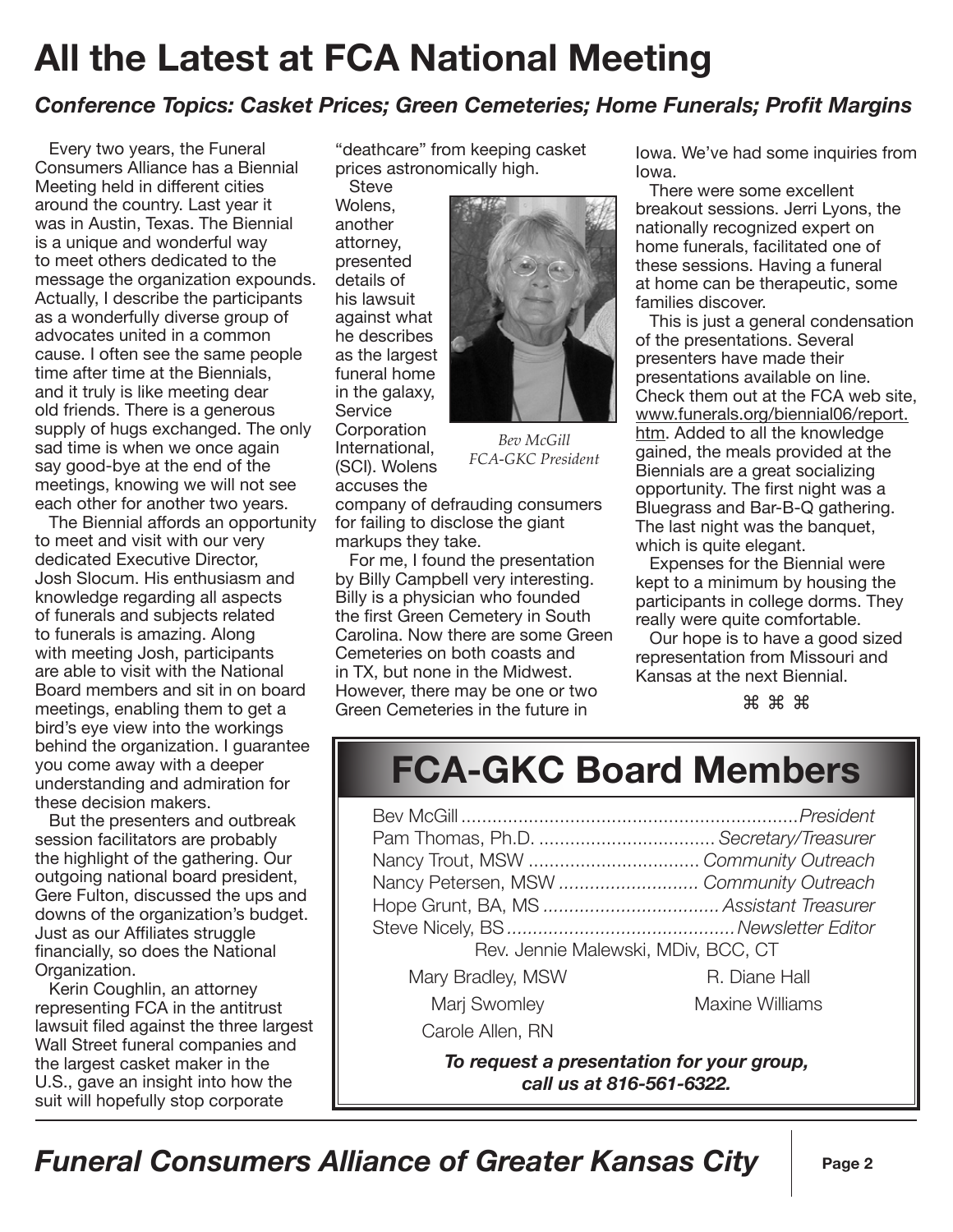# **FCA Receives Gift from Hospice Foundation**

"Providing education and information on a consumer's right to choose a meaningful, dignified, affordable funeral" was exactly what the Board of Directors at HPC Foundation for Hospice Care needed to hear to approve a \$1000 grant for the Funeral Consumers Alliance of Greater Kansas City (FCA-GKC). The HPC Foundation for Hospice Care is committed to offering financial assistance to community organizations that serve to treat, educate and/or advocate for, patients and families facing the end of life. New FCA Board Member Nancy Petersen, who works for AseraCare Hospice in Kansas City, presented FCA-GKC to the Foundation and asked that the Alliance be considered for the gift.

strives to do," Nancy said. "I also know that money is so necessary if we are to get the word out to consumers."

Bev McGill, FCA-GKC President, was thrilled to hear about the gift and said it would be used for newsletter printing and postage, the funeral price survey and mailing out helpful information to callers with concerns or questions.

"We are always in need of donations to continue our work," Bev explained. "Our newsletter offers so much important information about funeral planning and the price survey is a real help when comparing funeral homes. Donations are so appreciated!"

The Funeral Consumers Alliance of Greater Kansas City is staffed entirely by volunteers and is a recognized

charity with 501(c) 3 status from the IRS. **Donations** from foundations, organizations or individuals are tax deductible. All funds



*Nancy Petersen*

received serve to continue the mission of educating consumer's on funeral choices. Please consider FCA-GKC when donating. It is the only organization monitoring the funeral industry for consumers and your support is vital and appreciated. You can reach Bev McGill at 816-561-6322.

⌘ ⌘ ⌘

### "I know the wonderful work FCA

### *A Life Lesson Learned at a Young Age*

*By Nancy Trout, FCA-GKC Board Member*

I really learned how to shop from a car salesman. Sure, my mom taught me about quality: how to check the seams and buttons on the clothes in the store, how to check for ripeness in fruits and vegetables, that sort of thing. But the car salesman taught me about making a major purchase.

I was young. I finally had an income that afforded me to buy a new car. I didn't have a clue where to start. The display model on the floor was cute and sporty and had lots of gadgets. I had a budget. That was a lot of years ago. The car dealership was small. They had a few cars on the lot but would arrange to get whatever I wanted. The salesman sat me down. He read me the options. I had to say whether they were options that I did or did not want. He did not pressure me to add anything that I didn't want. I selected the options, found out the price, then went home to ponder what to do.

Fast forward to 25 years later. I was in the position of planning the funeral for my father who had not pre-planned or pre-paid. Luckily I knew how he planned for my mother's service. I had a pattern to follow. I walked into the funeral home which was locally owned. I stated what I did and did not want. I had a budget. I stayed within it. I was not pressured to purchase anything else. I was satisfied.

Now I function in the car salesman's role. On behalf of the Funeral Consumers Alliance of Greater Kansas City, I present informational programs in which I encourage others to take this thoughtful approach to planning for a funeral or memorial service. It doesn't matter what is on the showroom floor or in a fancy book. What is important is what you want to spend, how you want to memorialize, and how you want to financially plan to do this. What is

also important is taking the time prior to need to decide what is best for you. Then you can limit those feelings of frustration, anger, regret that can accompany time-pressured decision making.

Give us a call at 816-561-6322 to request a presentation. We'll talk.

(By the way, I bought the fancy car but I had someone with more experience make the deal.)

⌘ ⌘ ⌘

#### **His Wish Granted**

*While I was watching the back-toback NCAA playoff games, my wife and I got into a conversation about life and death, and the need for living wills. During the course of the conversation I told her that I never wanted to exist in a vegetative state, dependent on some machine and taking fluids from a bottle.*

*She got up, unplugged the TV and threw out all my beer.*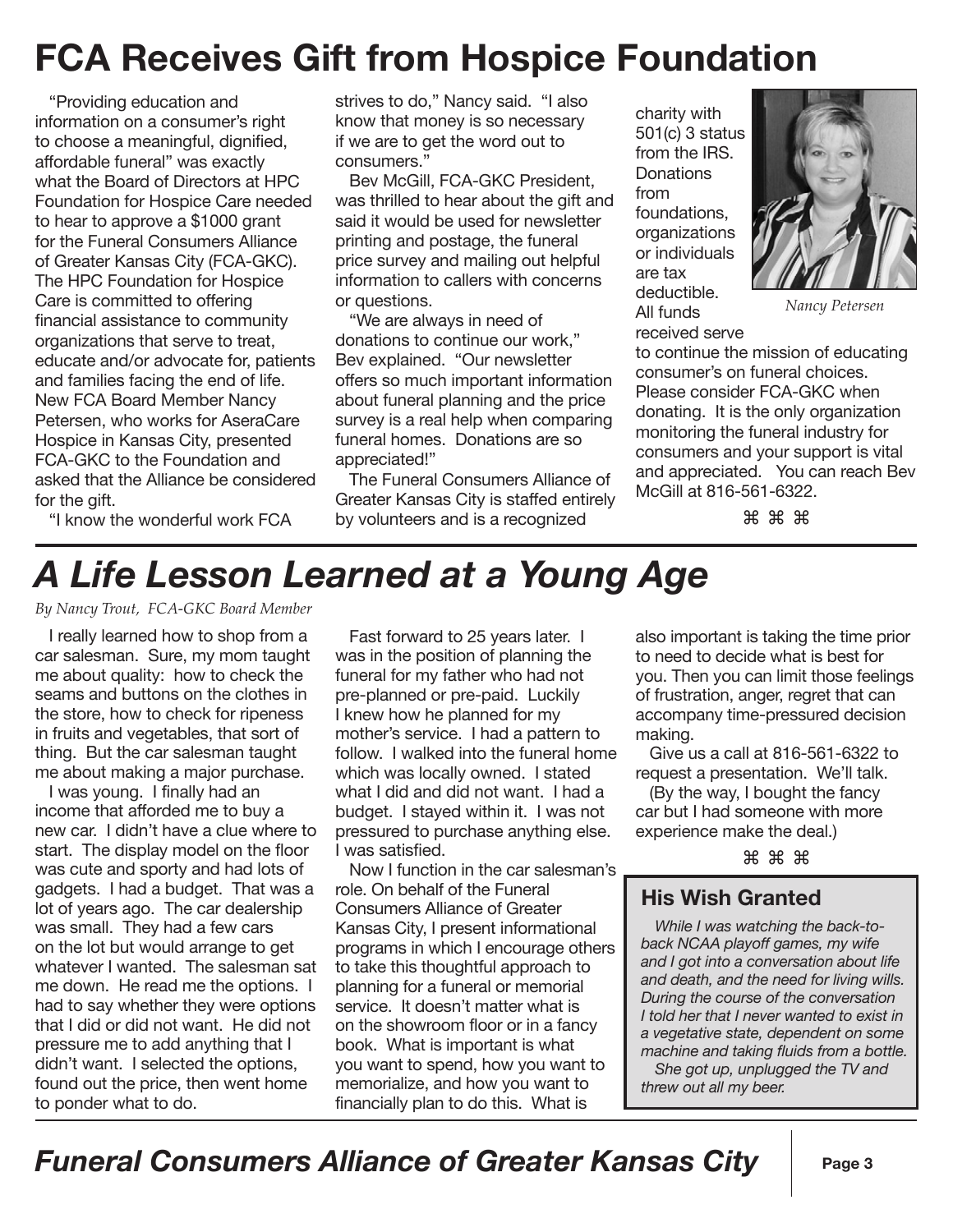## **Monks Buy Out Mulgrew and Hire Him**

*(continued from Page 1)*

#### more."

The casket business, based on selling directly to consumers with next-day delivery anywhere in the nation, is more than a sideline at the monastery. It represents hope against a combination of adverse circumstances. Slim farm profits and a declining and aging work force of monks are the main factors. The effects are compounded by the need to hire outside help at market wages with fringe benefits. New Melleray, like the world at large, is in a state of rapid change. It is struggling to survive.

Trappist monks live their lives in communities set apart from society. They adhere to the nearly1,500-yearold monastic rule of St. Benedict which emphasizes prayer, work, equality, wholeness, health and ecology. But few young men have embraced that lifestyle in recent years. The abbey is down to 32 monks from its peak of 150, and their median age is 70. The result is a 23 person lay workforce to help maintain the monastery's 3,800-acre farm and facilities.

Father Brenden Freeman, the monastery's elected abbot, sees no signs on the horizon for reversing current trends. The situation sent the monks searching for a way to add value to their goods and services. Their hardwood forest, carefully cultivated for 150 years, seemed a logical point of opportunity.

All 17 Trappist monasteries in the United States are required to support themselves from within. The famous Gethsemani Abbey in Kentucky augments its income by selling fruitcakes, cheese and bourbon fudge. Others market candy and bread. One provides storage for the wine industry. New Melleray commissioned a market study to assess the feasibility of making



furniture. "Don't do it," came the study's conclusion. The furniture industry is much too competitive.

That's when the monks turned their attention to Sam Mulgrew, a young farmer 30 miles south of the abbey. Unable to make a decent living on his 620 acres, Mulgrew converted a milking shed into a woodworking shop in 1996 and began making simple caskets. The funeral of a friend in a garish, out-of-character casket alerted Mulgrew to need for tasteful, inexpensive coffins, he said. An added incentive was the Federal Trade Commission's Funeral Rule, which guarantees the right of families to shop for caskets wherever they please.

The monks struck a deal with Mulgrew in 2000. They bought his business and hired him to manage it for them. The Trappist name is a brand reflecting quality, honesty and spirituality. Each box receives a monk's blessing before it is shipped. Thus, the trademarked name of the business is *Trappist Caskets,*  followed by the slogan, *The Genuine Monk-Made Casket.* 



*Brother Felix (left) sands a walnut board for a top-of-the-line Trappist Casket. He is one of 32 monks remaining at the monastery.*

Mulgrew said his prices are considerably less than the prices of similar products offered elsewhere. Costco, the membership discount chain, offers 20 mass-produced caskets on its website, Costco.com. All but two are made of metal with prices ranging from \$925 to \$3,000. Two cherry wood caskets go for 2,700 and \$3,000.

But Mulgrew said he does not consider other casket manufacturers as his primary competition. Funeral directors, who quietly discourage families from buying anywhere but in the funeral parlor's own showroom, represent the biggest obstacle for Trappist Caskets.

Business is good for the young, growing company, Mulgrew said. Twelve monks and 10 hired workers produced 1,200 caskets in 2006. Future growth was deemed promising enough for the monks to consolidate operations from several aging barns and sheds into a new, \$3-million, 40,000-square-foot carpentry shop due to open in the spring. It will have space set apart for the monks to work, Mulgrew said, because they find the chatter and banter of lay workers distracting.

Trappist Caskets sells directly to consumers, but has "a few

(continued on Page 5)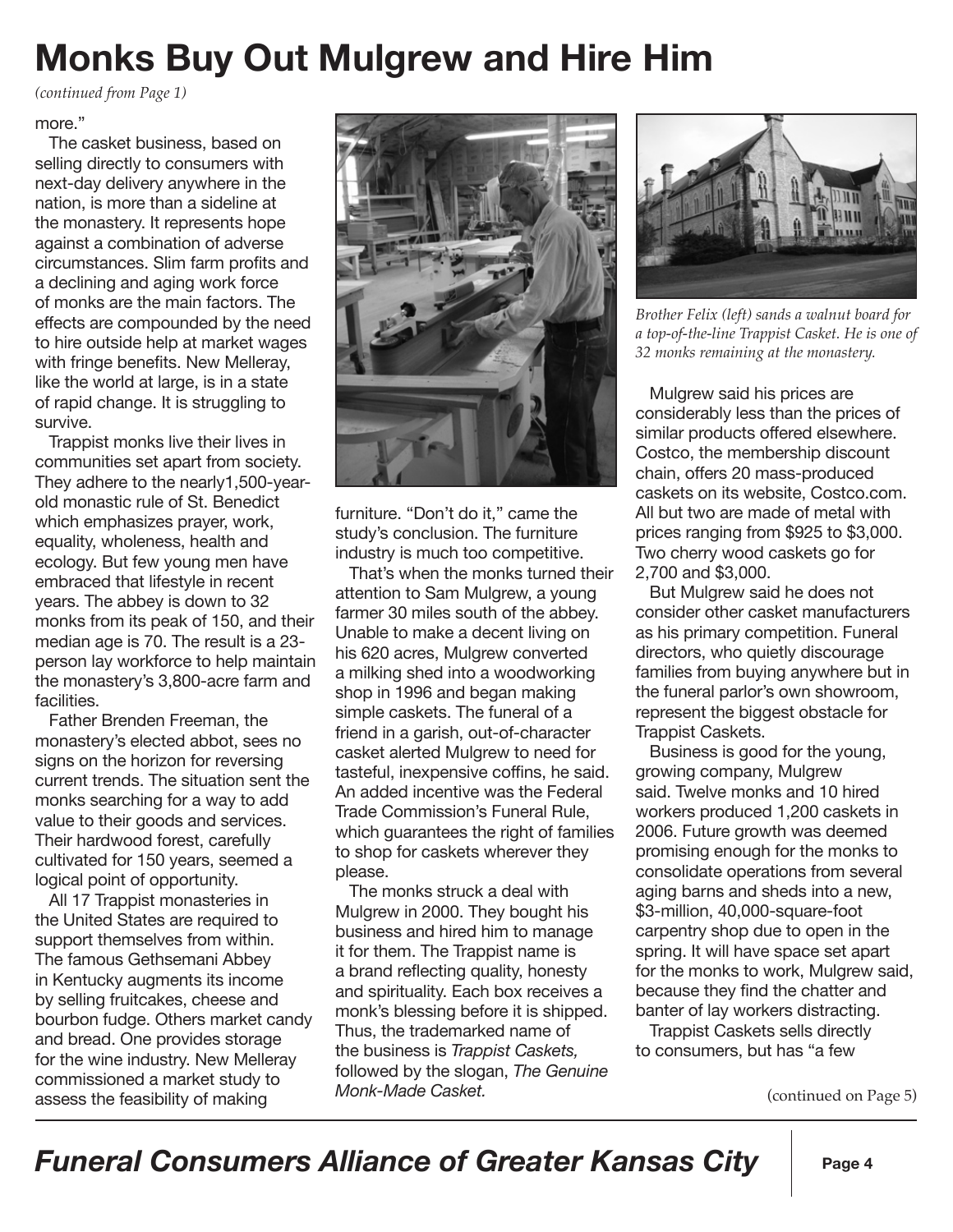# **Casket Making Linked to Abbey's Survival**

(continued from Page 4)

strategic alliances" with exclusive distributors, Mulgrew said. One is Catholic Cemeteries operated by the Archdiocese of Kansas City in Kansas. The agreement involves most of the Kansas City area including Johnson and Wyandotte counties in Kansas and Clay, Platte and Jackson counties in Missouri. All Trappist Caskets sold in the five county area will be delivered by Catholic Cemeteries.

The price you pay will depend on whom you contacted first, the monastery or Catholic Cemeteries. If it is the monastery, you'll pay the direct sales prices listed above plus shipping charges ranging from \$60 to \$350 depending on distance. If ordered from Catholic Cemeteries, you pay its prices, which are \$475 to \$905 higher than the monastery's prices. Catholic Cemeteries provides free delivery in the 5-county area and the opportunity to see them without making a trip to Dubuque. It maintains an inventory of all Trappist Caskets at its Resurrection Cemetery at 83<sup>rd</sup> and Quivira Road in Lenexa. They may be seen by appointment by calling 913-371-4040.



*Fr. Brenden Freeman, Abbot, with Trappist Casket Manager Sam Mulgrew.*

Apart from the new casket-making business, Fr. Freeman is uncertain what the future holds for New Melleray and the Trappist way of life. The monastery has a history of surviving dire circumstances. The Irish potato famine precipitated the migration of monks to Dubuque in 1849 from the Mount Melleray Abbey in Ireland's County Waterford. It's existence was threatened by debt in 1877 and again in 1911 by a drop in membership below 20. Regardless, the abbey celebrated its centennial in 1949 with 108 monks. Its size peaked in 1960 at 150.

Fr. Freeman does not foresee a rebound in vocations to monasticism under existing rule requirements that monks make life-long commitments. He thinks new models of monasticism will evolve offering varying levels and lengths of commitment. That would involve opening the monastery's doors wider to lay involvement from outside.

Increased lay participation already is happening: Guests are welcome to attend mass and other prayer services at the monastery; the monks conduct regular retreats for private individuals, and the abbey has a lay organization of 55 affiliated members known as Associates of Iowa Cistercians.

Regardless, the truths that monks have embraced for centuries remain constant.

"Death is natural for monks," Fr. Freeman said. "We see our lives as a preparation for heaven. We are exhorted in our rule to 'keep death daily before our eyes' and to 'long for eternity with all the fervor of our hearts.'"

#### ⌘ ⌘ ⌘

### **Consumer**

(continued from Page 1)

caskets or helping consumers plan private burials. Gegner operated Serenity Discount Caskets, which sold directly to consumers. He also provided information about the public's right to private funerals and burials, but did not charge for the advice. He simply informed people that they had options. They could buy a casket from a funeral director or from a retail casket outlet; they could have the remains embalmed or preserved with dry ice until burial;

they could hire a funeral director or deal directly with the local cemetery to arrange burial themselves.

Institute for Justice attorney Valerie Bayham said Gegner's was an open and shut case of a state regulatory agency working on behalf of established funeral directors, "to bury the competition."

Gegner said the judgment confirms that people have choices about how to bury their loved ones.

"Retail casket stores can save them a bunch of money, as can performing the funeral services themselves," Gegner said. "I want the people of Missouri to know that they don't have to be intimidated by licensed funeral directors."

The situation never should have happened, said Joshua Slocum, executive director of the national Funeral Consumers Alliance. He said the State Board of Embalmers and Funeral Directors has the responsibility, "to protect the public from unscrupulous funeral businesses, not to protect funeral homes from citizens who exercise their right to avoid mortuary markups."

⌘ ⌘ ⌘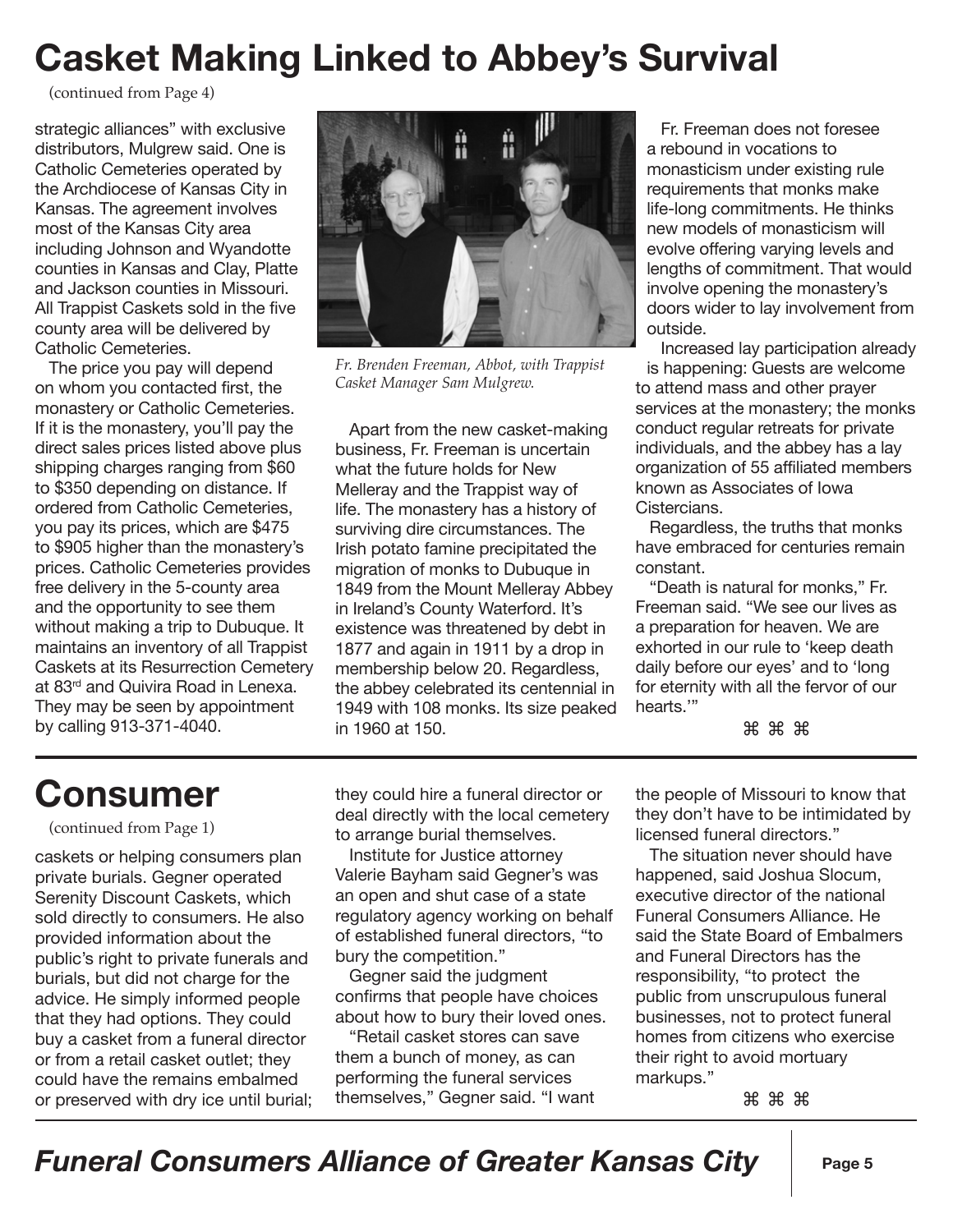### **Obituaries Yes, but Count Words Carefully**

#### By Steve Nicely

After word-of-mouth, the obituary page in The Kansas City Star remains the best way to quickly spread the news of someone's death throughout the metropolitan area. But choose your words carefully; it can become expensive.

For instance, a 3&1/2-inch obit including a picture is 30 lines long and costs \$219.25 if the deceased lived in the KC metropolitan area. The same obit for someone outside the metro area runs \$284.25. The newspaper has a policy of providing the first nine lines free to metropolitan area residents one time only. If you chose to run the same obit a second day, the free lines go away and you pay the higher \$284.25 rate for the second day. Your bill for spreading the news twice will be \$503.50. (More about how The Star calculates its prices later.)

My obituary in The Star won't cost a penny. It's one of the benefits of my 36 years as a journalist at the newspaper. All new reporters once started their careers at The Star writing obituaries and I was no exception. I have written my share of them.

All obituaries were free for many years at The Star. They were treated as news and were provided as a service to the community. The current policy of providing nine lines free continues part of that tradition. Everybody in the newspaper's primary circulation area still receives at least a short obituary regardless of individual financial circumstances.

The Star continued its policy of not charging for obits long after most other newspapers began charging for them. Funeral directors would collect the information from family members and call it in to reporters. The reporters took down the facts, wrote the story, called a family member to verify everything and sent it to the copy desk for editing. Because



obits were free and part of the news department, the newspaper decided what went in and what didn't. There was no eulogizing of the deceased in the average obituary. It was just the facts, including the cause of death even if it happened to be a suicide.

Today that has all changed. The family pays for most of the obituary and the family decides what and how much goes into it within the limits of good taste. Funeral directors still collect most of the information and transmit it by email, fax or phone to the obituary desk, which now is part of the classified advertising department.

Laura Keeling, administrative manager over classified ads, advises channeling them through funeral directors rather than sending them directly to the newspaper. When you bypass the funeral home, the obit desk must verify all the information with the closest relative and with the funeral home. So it's more work. Keeling said the newspaper feels it can trust information received from funeral directors and thus does not verify it with family members. Going through funeral directors also eliminates the occasional prankster who wants to play a morbid joke on a friend's 50th birthday anniversary by placing a death notice for someone still alive. "We have yet to run an obituary for a person who hasn't died," she said.

In most cases, the newspaper bills the funeral home which passes it on

to the family. The paper charges the same amount regardless of whether a funeral home pays The Star's bill or the family pays it directly to the paper. Some funeral homes add an extra fee for handling obituaries and some don't.

 The Star's price includes listing the obit on the internet via the newspaper's website, kansascity. com. That service is provided on a contract basis through another website, Legacy.com. Extra features are offered at additional costs to families, including the option of a guest book where friends express short messages of remembrance and condolence.

Should you pay the extra \$63 for a photo? Personally, I would cut the prose in favor of a picture because photos catch attention. Also, friends may not recognize a 95-year-old loved one in a photo taken at age 20. Personally, I would opt for a picture at more recognizable age.

Here's another tip. If at all possible, chose a Saturday or Sunday edition. The price is the same as for any day of the week, but weekend circulation is far greater and people spend more time reading on weekends. But if death occurs on Monday and you want people to learn the news in time for services in a few days, weekends won't work.

My experience in dealing with the obituary desk over the years has been superb. The older I get, the more obituaries I find myself writing for friends and relatives. I send them directly to the newspaper. The fulltime obituary writers were amazing in their ability to handle a large volume of information quickly, accurately and professionally.

If I have a complaint, it is with the newspaper's convoluted pricing structure and the fact that it doesn't publish its prices either in the paper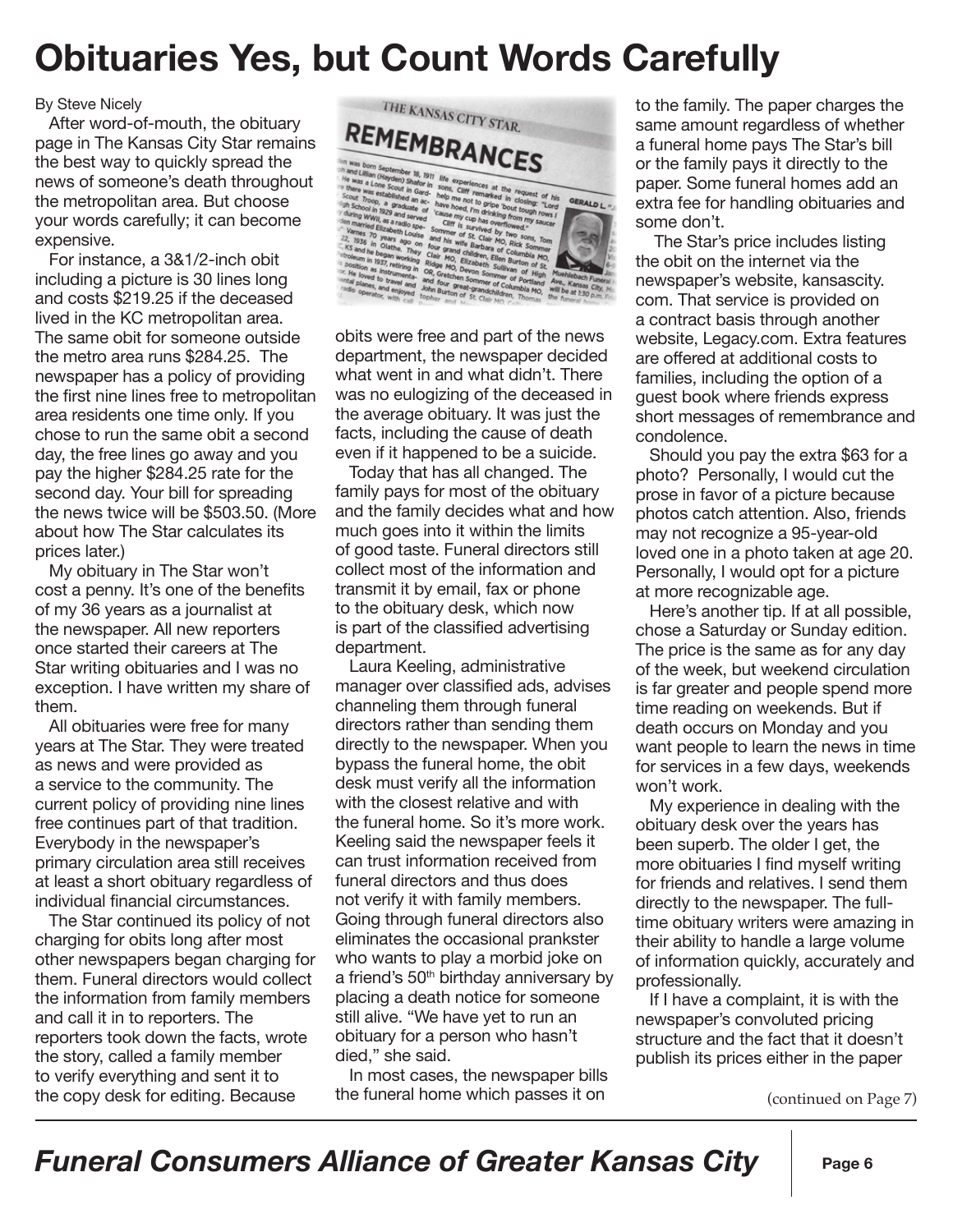### **Park Lawn TV Spot A Concern**

It has come to the attention of the Funeral Consumers Alliance of Greater Kansas City that information we collect and share for public education is being used for commercial purposes. As you may or may not be aware, FCA of GKC, a not-for-profit, consumer advocacy organization, periodically produces a Funeral Price Survey of the funeral homes in the Greater Kansas City area. We state clearly that this is produced and distributed as a public service. We are not affiliated with the funeral or burial industries and we do not allow persons associated with the industries to be on the FCA board. Still, our information is public and we are not in the position to, nor interested in, taking legal action against those who, we feel, misrepresent the information provided in the survey.

That is the kind of situation that has occurred with Park Lawn Funeral Home. In a recent commercial, Park Lawn has stated that "a recent funeral survey" has shown that Park Lawn can save a person \$1000 over other funeral homes. Park Lawn's price information is in our survey. They are neither the most expensive nor least expensive of the funeral homes listed. Park Lawn does not clearly state that the survey quoted is that of FCA, but we are unaware of any other funeral surveys that have been done in the Kansas City area. Neither Park Lawn nor KMBC TV, a station which has aired the commercial, has been willing to share with our local or national office the content of this commercial.

So again, we say, "Beware!" Commercials are created to sell. Our information is created to inform. Remember the difference when making your decisions about final arrangements.

⌘ ⌘ ⌘

# **OK to Refuse Package Deal**

Many funeral providers offer various "packages' of commonly selected goods and services that make up a funeral. But when you arrange for a funeral, you have the right to buy individual goods and services. That is, you do not have to accept a package that may include items you do not want.

According to the Federal Trade Commission's Funeral Rule:

- You have the right to choose the funeral goods and services you want (with some exceptions).
- The funeral provider must state this right in writing on the provider's general price list, which must be offered upon request.
- If state or local law requires you to buy any particular item, the funeral provider must disclose it on the price list with a reference to the specific law.
- The funeral provider may not refuse, or charge a fee, to handle a casket you bought elsewhere.
- The funeral provider that offers cremations must make alternative containers available.

A booklet detailing your rights protected by the FTC Funeral Rule may be obtained by contacting 1-877-FTC-HELP (382-4357) or via the website, www.ftc.gov. You may read a new FTC brochure, "Paying final respects: Your rights when buying funeral goods and services," by going directly to: http://www.ftc.gov/bcp/edu/pubs/consumer/ products/pro26.htm.

You may also learn about state regulations governing funerals in Kansas by contacting the Kansas State Board of Mortuary arts, 785- 296-3980, or by email at boma1@ksbma.ks.gov. Its web site is www. Kansas.gov/ksbma/.

In Missouri, contact the Missouri State Board of Embalmers and Funeral Directors at 573-751-0813 or by email at embalm@pr.mo.gov. Its web site is www.pr.mo.gov/embalmers.asp.

⌘ ⌘ ⌘

## **Why Not Publish Obit Prices?**

*(continued from Page 6)*

or on its website. You have to ask to learn about it. The company is in the communications and information business. Why make it so difficult? Publishing it would make it easier for families to compare the prices charged by the newspaper with the prices charged by funeral homes. It also would alert families to the wisdom of choosing their words carefully.

Here is how the price structure works for metro area obituaries: The first nine lines are free. Lines 10 through 15 cost \$63.25. From then on, the price is \$31 per five lines of additional copy. For out-of-town obituaries, the first nine lines cost \$63.25; lines 10 through 15 cost \$65; then on up at the rate of \$31 per additional five lines. In both cases, the price of a photo is \$63.

The obituary desk phone number is 816-234-4470 and the fax number is 4467. The desk's email address is obits@kcstar.com. You may reach Laura Keeling at 816-234-2004.

⌘ ⌘ ⌘